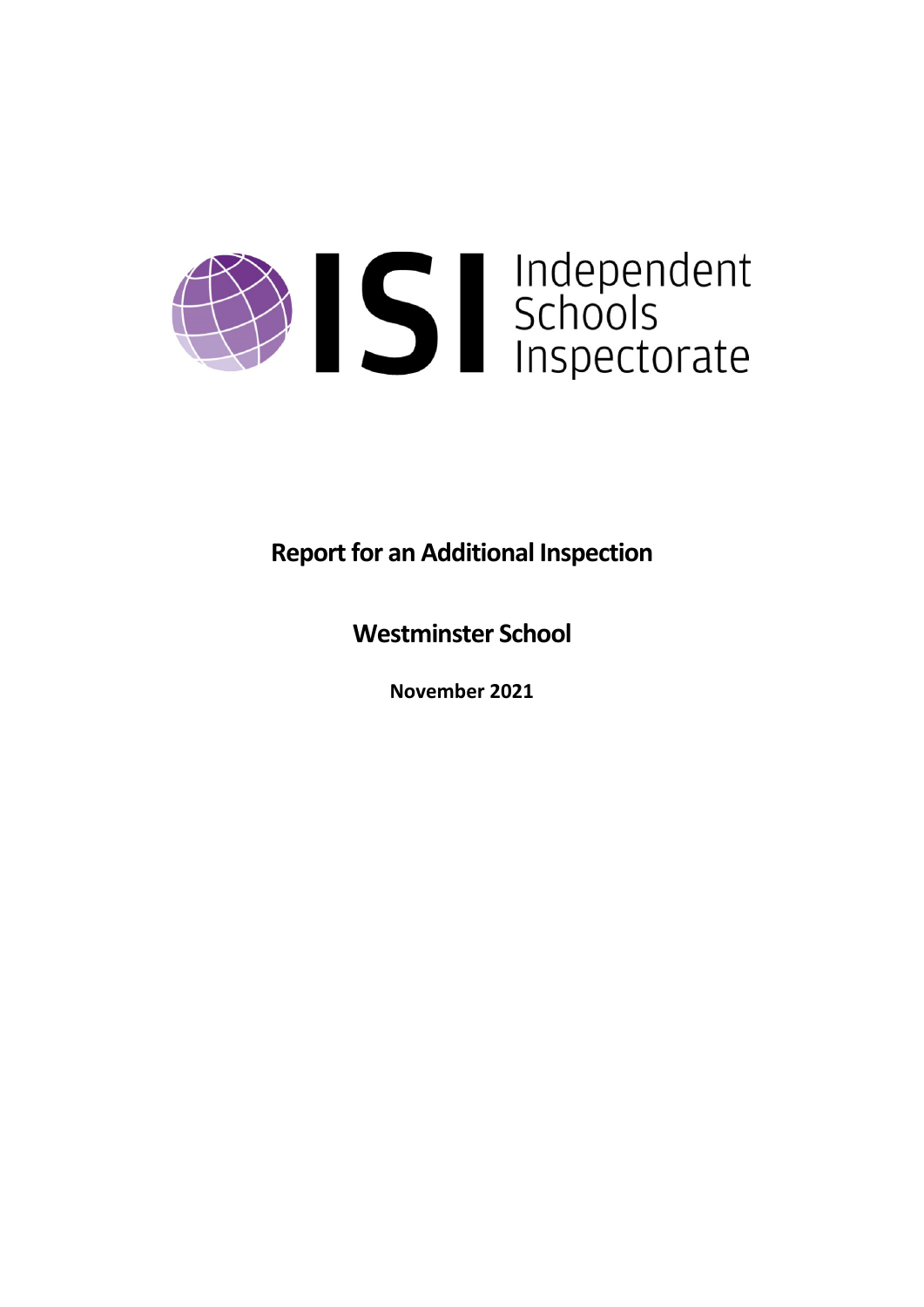# **School's details**

| <b>School</b>                    | Westminster School                                             |     |                   |     |
|----------------------------------|----------------------------------------------------------------|-----|-------------------|-----|
| <b>DfE</b> number                | 213/6047                                                       |     |                   |     |
| <b>Registered charity number</b> | 312728                                                         |     |                   |     |
| <b>Address</b>                   | Westminster School<br>Little Dean's Yard<br>London<br>SW1P 3PF |     |                   |     |
| <b>Telephone number</b>          | 020 7963 1042                                                  |     |                   |     |
| <b>Email address</b>             | enquiries@westminster.org.uk                                   |     |                   |     |
| Headmaster                       | Dr Gary Savage                                                 |     |                   |     |
| <b>Chair of governors</b>        | Mr Mark Batten                                                 |     |                   |     |
| Age range                        | 13 to 18                                                       |     |                   |     |
| Number of pupils on roll         | 766                                                            |     |                   |     |
|                                  | Day pupils                                                     | 582 | <b>Boarders</b>   | 184 |
|                                  | <b>Seniors</b>                                                 | 363 | <b>Sixth Form</b> | 403 |
| Date of visit                    | 11 to 12 November 2021                                         |     |                   |     |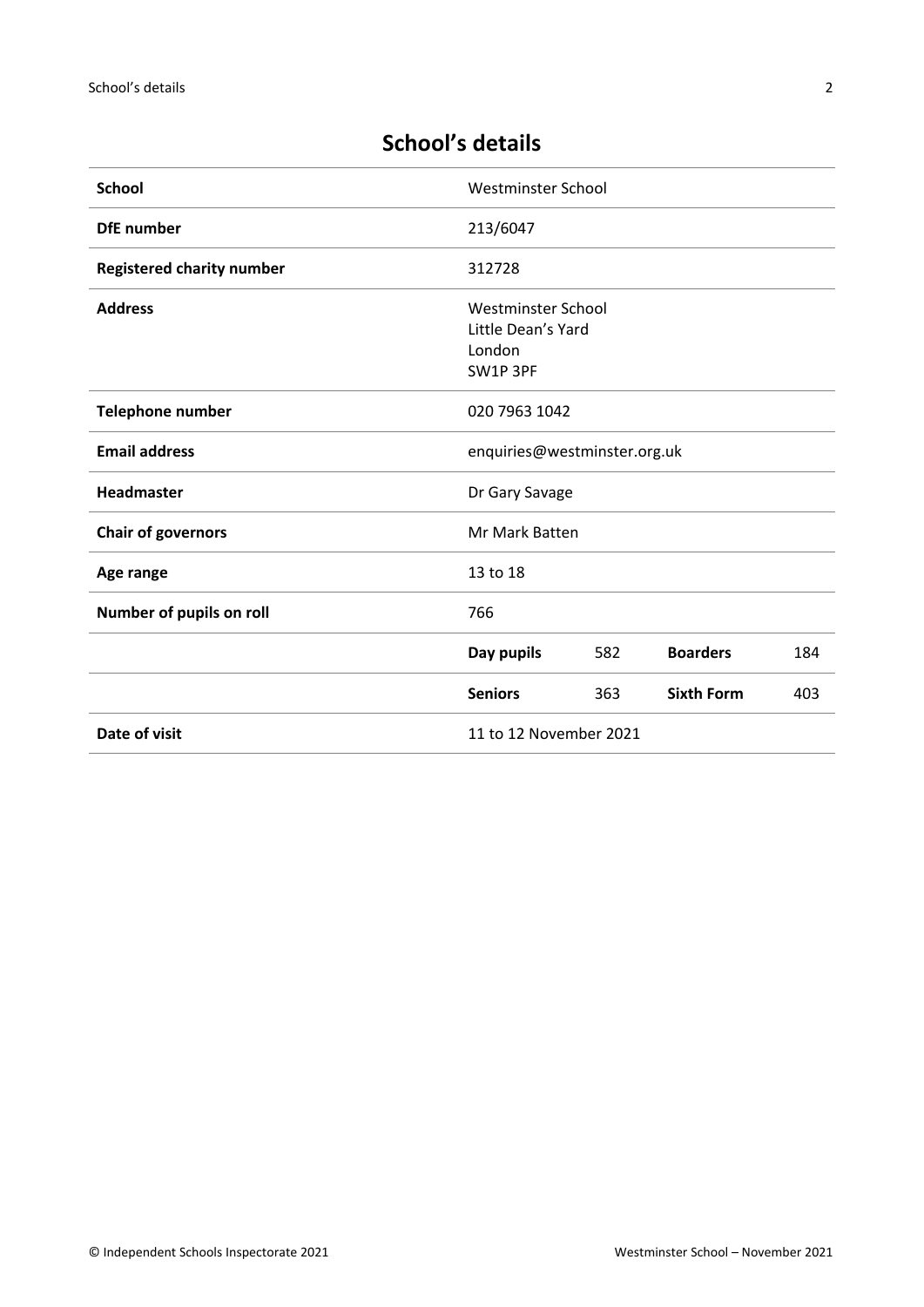# **1. Introduction**

#### **Characteristics of the school**

1.1 Westminster is a day and boarding school, for male pupils from the age of 13 and co-educational in the sixth form. Around a quarter of the pupils board in one of six all-age boarding houses. The school is a registered charity, overseen by a governing body. It is situated within the precincts of Westminster Abbey, with some buildings and playing fields located a short distance away. The school has identified 99 pupils who require support for special educational needs and/or disabilities (SEND), of whom one has an education, health and care plan. There is one pupil who speaks English as an additional language. Since the school's previous inspection, a regulatory compliance inspection in November 2019, a new headmaster has been appointed.

#### **Purpose of the visit**

1.2 This was an unannounced additional inspection at the request of the Department for Education (DfE) which focused on the school's compliance with the Education (Independent School Standards) Regulations 2014 (ISSRs), and the National Minimum Standards for Boarding 2015. The inspection was asked to focus specifically on the school's provision for, and implementation and teaching of, personal, social and health education (PSHE) and relationships and sex education (RSE).

| Regulations which were the focus of the visit                                                                    | <b>Team judgements</b> |  |
|------------------------------------------------------------------------------------------------------------------|------------------------|--|
| Part 1, paragraph 2 (curriculum), paragraph 2(A) (relationships and sex<br>education) and paragraph 3 (teaching) | Not met                |  |
| Part 2, paragraph 5 (spiritual, moral, social and cultural development of<br>pupils)                             | Met                    |  |
| Part 3, paragraphs 7 (safeguarding) and 8 (safeguarding of boarders);<br><b>NMS 11</b>                           | Met                    |  |
| Part 3, paragraph 9 (behaviour); NMS 12                                                                          | Met                    |  |
| Part 3, paragraph 10 (bullying); NMS 12                                                                          | <b>Met</b>             |  |
| Part 3, paragraph 14 (supervision of pupils); NMS 15                                                             | Met                    |  |
| Part 3, paragraph 16 (risk assessment); NMS 6                                                                    | Met                    |  |
| Part 6, paragraph 32(1)(c) (provision of information)                                                            | Met                    |  |
| Part 8, paragraph 34 (leadership and management); NMS 13                                                         | Not met                |  |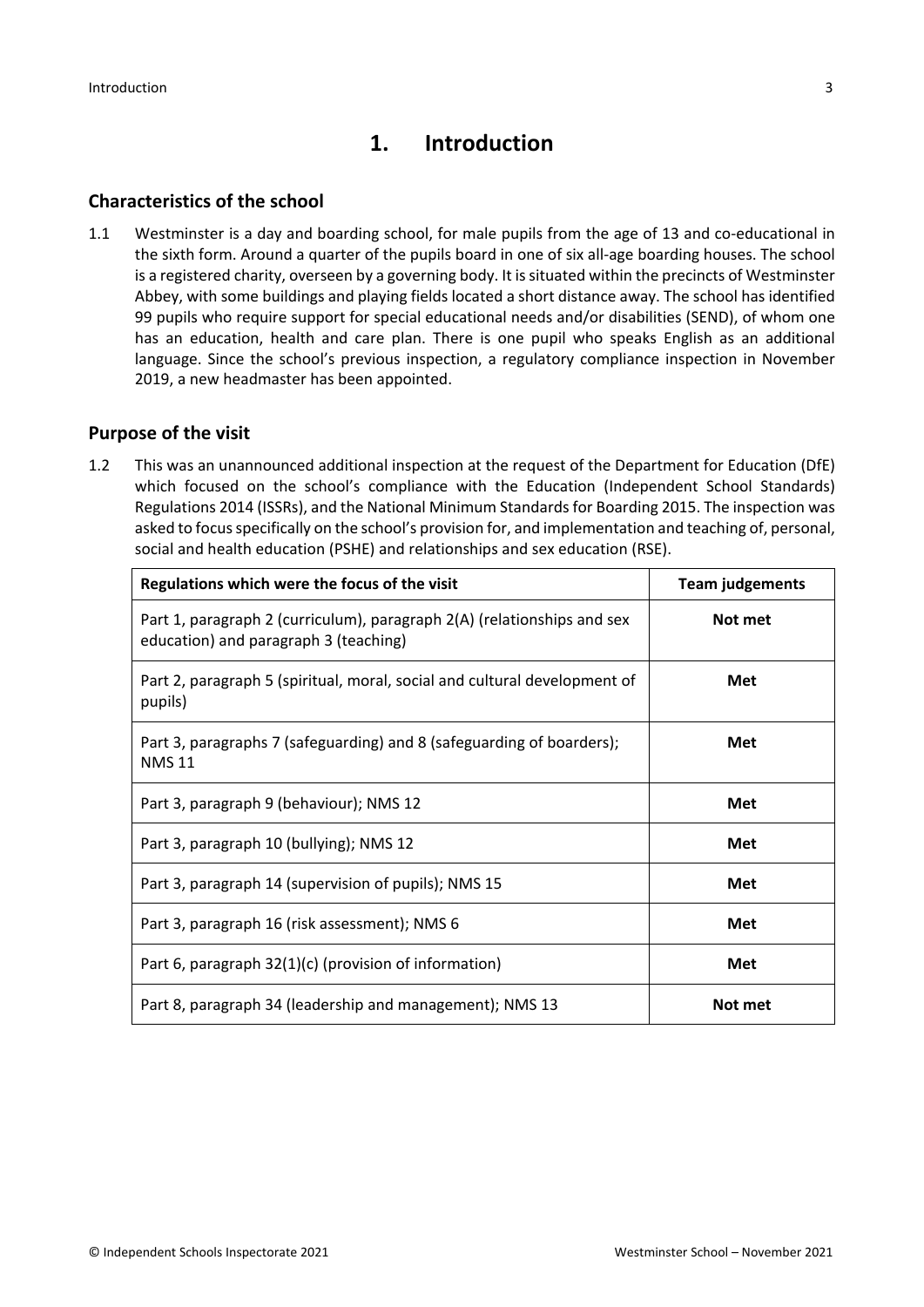# **2. Inspection findings**

#### **Quality of education provided – curriculum, relationships and sex education and teaching [ISSR Part 1, paragraphs 2, 2A and 3]**

- 2.1 The school does not meet the standards.
- 2.2 The school has recently undertaken a complete revision of its PSHE and RSE programmes, partly in response to statutory requirements and partly in response to recent disclosures relating to harmful sexual behaviours amongst pupils. This has resulted in a comprehensive scheme of work. The scheme has due regard for the promotion of the fundamental British values of democracy, the rule of law, individual liberty, and mutual respect and tolerance of those with different faiths and beliefs. It has been drawn up in consultation with pupils, parents and staff, whose views were appropriately taken into consideration. The school's policy for RSE is available to parents on the school website. The programme reflects the school's aims and ethos, encourages respect for other people, including between genders, and pays due regard to the protected characteristics which are set out in the Equality Act 2010. It recognisesthe gendered nature of harmfulsexual behaviours and aimsto support pupils so that they feel safe about options for disclosure. Appropriate topics such as consent, relationships and sexual harassment are included and there is provision for these to be re-visited in an age-appropriate level.
- 2.3 In Years 9 and 12, the RSE programme is taught by specialist trained teachers in dedicated PSHE lessons. Co-ordinators for PSHE have produced effective guidance for those staff who teach the subject and have provided suitable resources for all of the topics covered. Key elements of the programme are reinforced through form tutor periods, assemblies. Supplementary workshops are provided by visiting consultants. In Years 10, 11 and 13, however, the programme is taught by form tutors during tutor time. In practice, this means that pupils' experience of RSE lessons across year groups is not consistent in terms both of time allocation and the effectiveness of the teaching they experience.
- 2.4 In their responses to inspection questionnaires and in interviews, a number of pupils felt that the RSE programme and the way in which it is taught do not meet their needs. They spoke of insufficient time being given to the programme; a lack of depth in the way some topics are covered; material is not always presented in a way that best suits their age or ability; and a lack of relevance to their daily lives in the programme's content. Inspectors concluded the scheme is effectively designed to enable pupils to acquire personal and social skills and to develop positive attitudes and values. However, the way in which the subject is timetabled and taught, the lack of monitoring of teaching and some teaching materials provided mean pupils' ages, aptitudes and needs are not appropriately taken into account.

#### **Spiritual, moral, social and cultural development of pupils [ISSR Part 2, paragraph 5]**

- 2.5 The school meets the standard.
- 2.6 Through its programme of assemblies, visiting speakers and, to some extent, the PSHE curriculum, the school successfully promotes mutual respect and tolerance of others, including those with different beliefs and/or cultures, those with protected characteristics, and between genders. This was evident from pupils' responses in discussion. They understand and appreciate the rationale for the school's newly stated values and consider the school to be a tolerant community where respect for one another develops appropriately with age and maturity. The school enables pupils to distinguish right from wrong and to accept responsibility for their own behaviour, and it effectively develops their selfknowledge, self-esteem and self-confidence.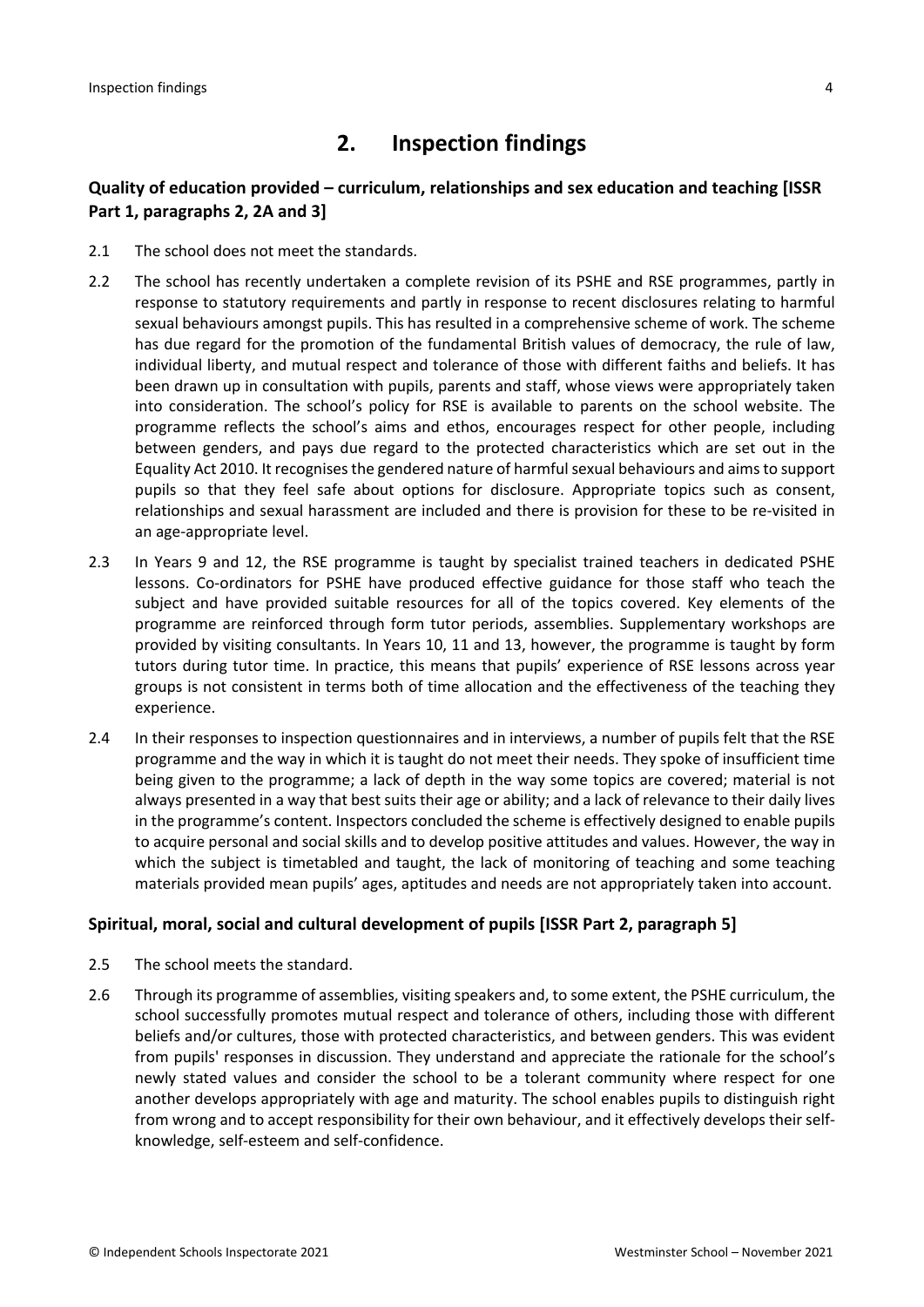#### **Welfare, health and safety of pupils – safeguarding [ISSR Part 3, paragraphs 7 and 8; NMS 11]**

#### **Safeguarding policy**

- 2.7 The school meets the requirements.
- 2.8 The school has an appropriate policy for safeguarding which provides suitable arrangements to safeguard and promote the welfare of pupils at the school.

#### **Safeguarding implementation**

- 2.9 The school meets the standards.
- 2.10 The safeguarding policy is implemented effectively throughout the school. It is supported by suitable safer recruitment and whistleblowing policies, and an appropriate staff code of conduct. Suitable procedures are in place to listen to pupils, who confirm that they feel safe and have sufficient opportunities and channels to express concerns. When they do so, they are confident that they will be supported appropriately, and suitable action will be taken. The school liaises extensively, promptly and effectively with the local safeguarding children partnership (LSCP), in line with local procedures, to safeguard children in need or at risk. Discussion with staff confirmed that they understand their responsibilities to safeguard children, including those with SEND. They readily share and record concerns and know that they can make a direct referral to children's services if necessary. They understand current definitions of abuse and recognise the vulnerability of pupils with SEND.
- 2.11 Records show that, on joining the school, new members of staff receive appropriate induction in safeguarding. The designated safeguarding lead (DSL) and deputy DSLs have the required levels of upto-date advanced training for their roles, including training in mental health and pupils' well-being. The DSL ensures that all staff receive regular formal training in line with LSCP requirements and informal updates on safeguarding practice and issues. Records of this training are systematically kept and show that the training for all staff is current and appropriate. In interviews and in their response to inspection questionnaires, all staff agreed that their safeguarding training equips them to deal effectively with pupil concerns. This is confirmed by inspection evidence. Staff appreciate the high profile that safeguarding is afforded by the school.
- 2.12 Suitable procedures are in place to deal with allegations against adults working with children, and correct referral of such allegations is made to the appropriate bodies. In interview, pupils demonstrated a clear awareness of the dangers of social media and the use of the internet. Appropriate filtering systems are applied for the use of technology, and suitable arrangements were made to promote the safeguarding of pupils online during the COVID-19 period of remote learning. Governors provide effective support for designated safeguarding staff, and the school's safeguarding policy and practice are reviewed annually by the governing body.
- 2.13 Staff and governors have been trained to understand, identify and respond appropriately to incidences of sexual harassment, sexual violence, including online sexual abuse and peer-on-peer sexual abuse and fulfil their responsibilities in these areas. Senior leaders work effectively in this regard with the LSCP and are aware of the range of support available to children and young people who are victims or who perpetrate harmful sexual behaviour. The school has taken prompt and decisive action to refine its policies and practice, in effective liaison with the LSCP, in the light of current issues surrounding racism, harmful sexual behaviour and protected characteristics. It takes appropriate and unbiased action to deal with any instances of such behaviours.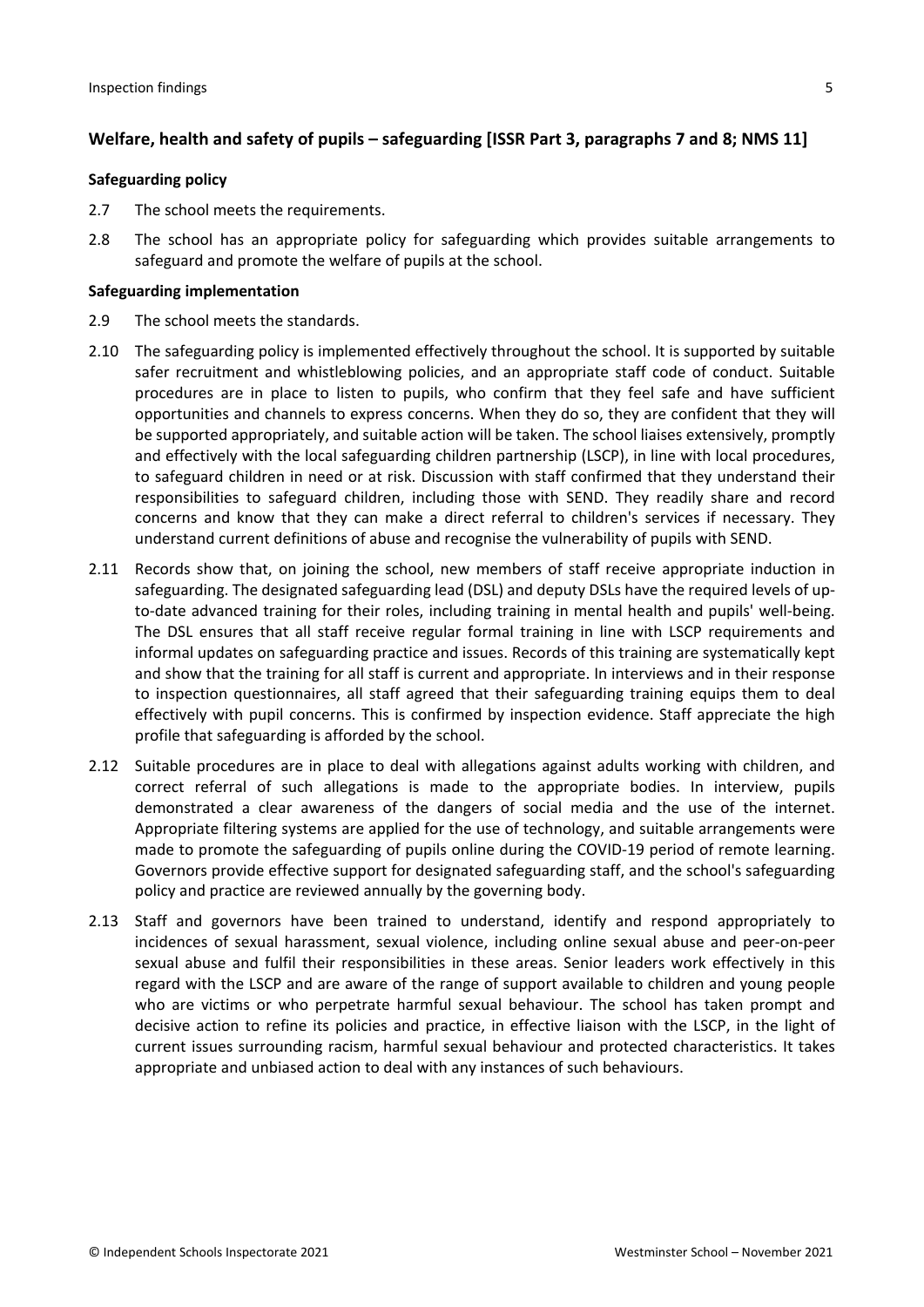#### **Welfare, health and safety of pupils – behaviour [ISSR Part 3, paragraph 9; NMS 12]**

- 2.14 The school meets the standards.
- 2.15 The school has an appropriate written behaviour policy which sets out the standards it expects of pupils. It incorporates a suitable system of rewards, and the sanctions to be adopted in the event of misbehaviour. The school's expectations are based on values of humility, hard work, inclusivity, and tolerance. The policy places emphasis on taking action against inequalities and discrimination of any kind and relies on a culture of mutual respect between pupils, staff and parents.
- 2.16 All of the groups interviewed during the inspection spoke of mostly polite and courteous behaviour, and pupils' respect for one another and for their teachers. Discussion with pupils and staff and scrutiny ofsupporting documentation indicate that the school has a behavioural approach, including sanctions, to reinforce a culture where sexual harassment and online sexual abuse are not tolerated. The school keeps separate records and analyses incidents of sexual harassment and sexual violence, including online, to identify patterns and intervene early to counter abuse.

#### **Welfare, health and safety of pupils – bullying [ISSR Part 3, paragraph 10; NMS 12]**

- 2.17 The school meets the standards.
- 2.18 The school has an appropriate policy for bullying which sets out clearly the measures taken to prevent it, and those taken to deal with bullying when it occurs. This is implemented effectively. Staff receive appropriate training and pupils receive effective guidance about bullying. They understand their responsibility for reporting any instances of bullying, and records show that this happens in practice. Resolution of bullying incidents involves discussion with both perpetrator and victim, and parents of all parties are kept informed. Staff understand that such incidents may become safeguarding issues and may require the involvement of the police or children's services. Those with designated responsibilities understand the thresholds for such referrals.

#### **Welfare, health and safety of pupils – supervision of pupils [ISSR Part 3, paragraph 14; NMS 15]**

- 2.19 The school meets the standards.
- 2.20 Staff are suitably deployed to ensure that pupils are properly supervised at break, lunchtime, in moving around the school and in boarding houses.

#### **Welfare, health and safety of pupils – risk assessment [ISSR Part 3, paragraph 16; NMS 6]**

- 2.21 The school meets the standards.
- 2.22 The school safeguards and promotes the welfare of pupils by drawing up and implementing effectively a written risk assessment policy. This includes effective assessments of risk where a pupil has a particular educational or behavioural need, or there is a mental health concern. It takes appropriate action to mitigate any risks identified.

#### **Provision of information [ISSR Part 6, paragraph 32(1)(c)]**

2.23 The school meets the requirements for providing information relating to safeguarding to parents. Particulars of the arrangements for safeguarding are published on the school's website.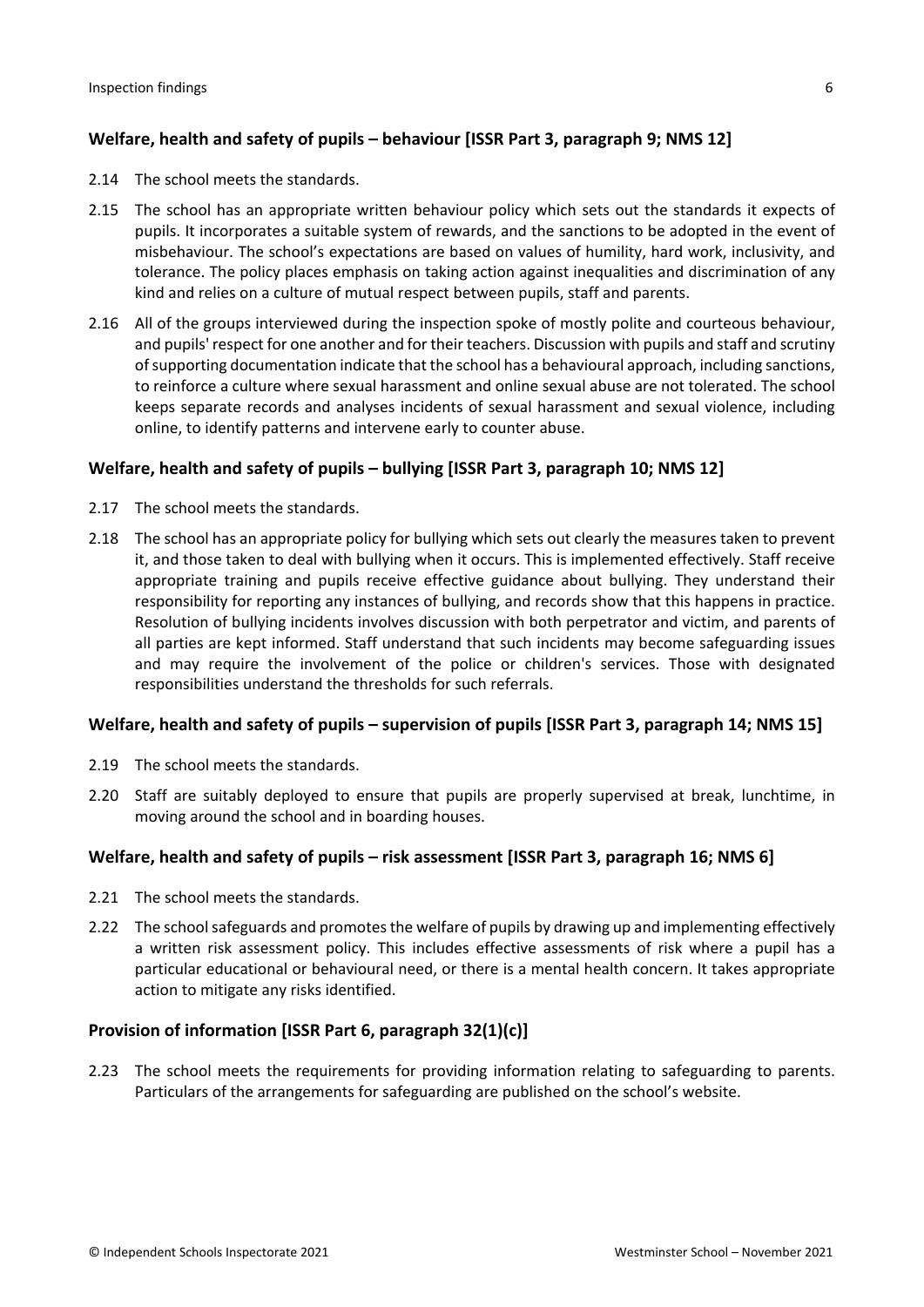#### **Quality of leadership and management [ISSR Part 8, paragraph 34; NMS 13]**

- 2.24 The school does not meet the standards.
- 2.25 The school has made significant progress in adapting policy and practice in order to address known issues surrounding racism, harmful sexual behaviour and protected characteristics. However, despite the evident impetus for change and some improvement, not enough has been done to ensure the effectiveness of the PSHE and RSE programme. In this area, those with leadership and management responsibility have not fulfilled their responsibilities effectively so that the well-being of pupils is actively promoted at all times.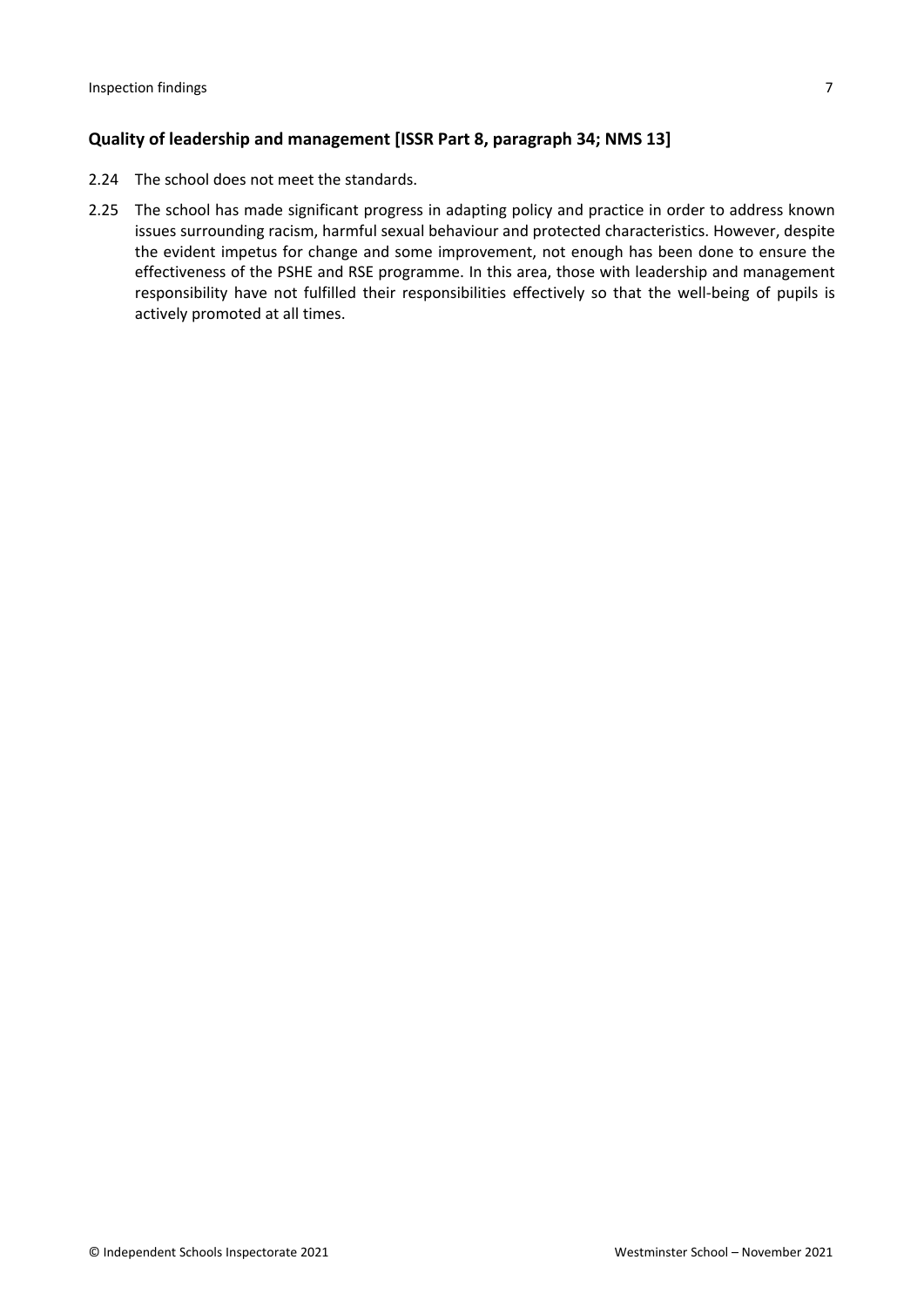### **3. Regulatory action points**

3.1 The school does not meet all of the requirements of the Education (Independent School Standards) Regulations 2014 and National Minimum Standards for Boarding Schools 2015 and should take immediate action to remedy deficiencies as detailed below.

#### **ISSR Part 1, Quality of education – curriculum and relationships and sex education, paragraphs 2 and 2A**

 The school must ensure that it provides RSE in a way that is fully informed by statutory guidance; timely; suited to pupils' needs in terms of materials; and takes account of pupils' views [paragraph 2A(1)(d)]

#### **ISSR Part 1, Quality of education – teaching, paragraph 3**

 The school must ensure that all staff involved in the teaching of PSHE and RSE receive sufficient training to enable all pupils to acquire new knowledge and make good progress through effective planning; acquire good subject knowledge; ensure provision for different needs; utilise suitable materials; and that teaching is monitored sufficiently to ensure that all pupils' needs are met [paragraph 3(a), (c), (d) and (e)]

#### **ISSR Part 8, Leadership and management, paragraph 34; NMS 13**

 The school must ensure that those with leadership and management responsibilities demonstrate the skills and knowledge necessary to ensure the standards are met consistently, in particular through active promotion of the well-being of pupils by implementing and monitoring the RSE curriculum with full effectiveness [paragraph 34(1)(a), (b) and (c); NMS 13.3 to 13.5].